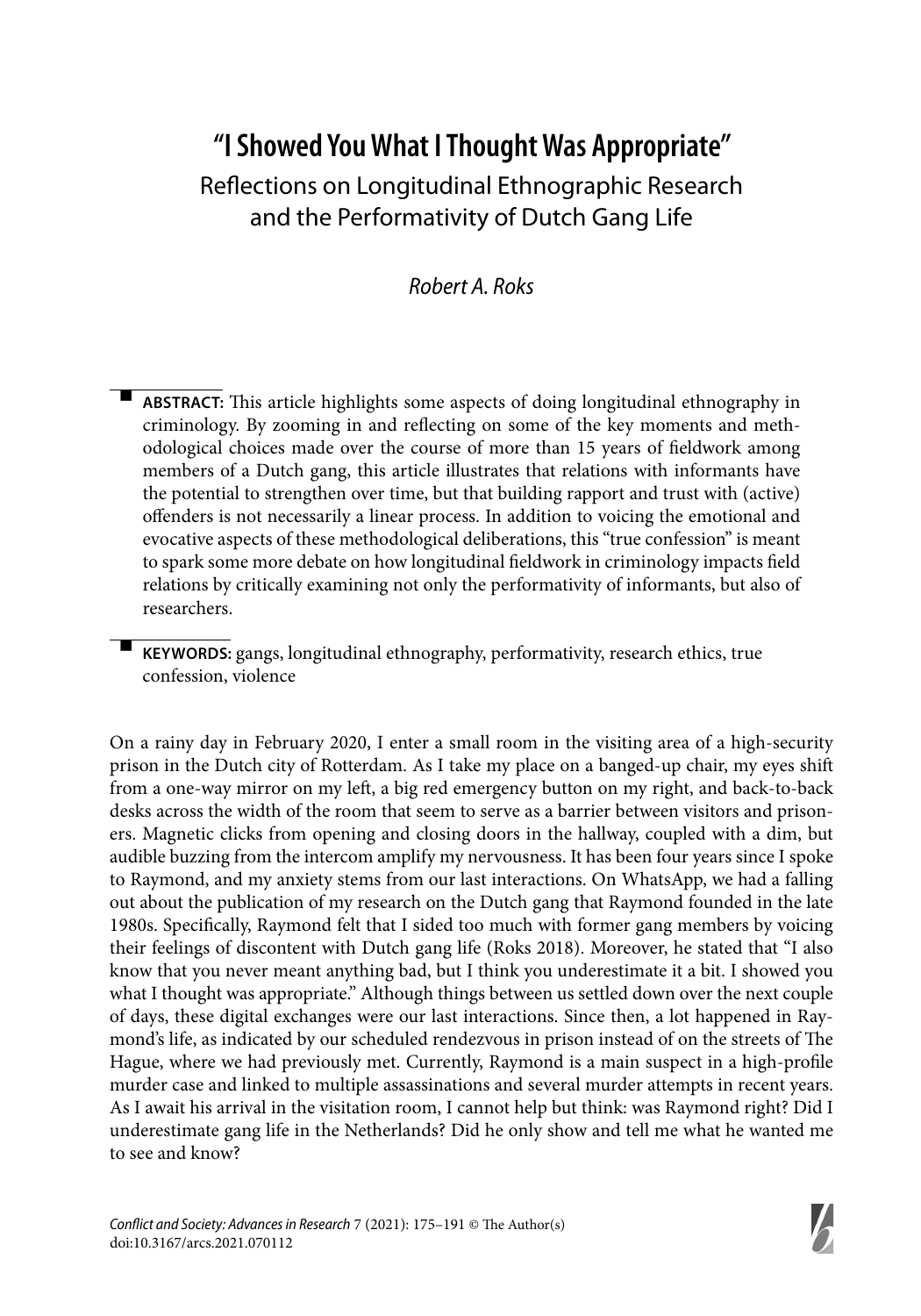In this article, I will address these questions by recounting my personal relationship with Raymond. As the founder and leader of the Dutch Crips, Raymond acted as my gatekeeper and key informant during two different ethnographic studies (Roks 2018, 2019; Roks and Densley 2020). The literature on ethnographic fieldwork has documented the importance of building relationships during fieldwork, both short-lived and long-term. Regardless of the time spent with informants, establishing rapport is crucial for researchers to obtain any amount of intimate and detailed knowledge (Coffey 1999: 38-58, 2018: 60-77). In criminology, conducting fieldwork among and with (active) offenders produces additional ethical and practical dilemmas that impact one's relations in the field and the way researchers navigate these relations (for an overview, see Ferrell and Hamm 1998; Rice and Maltz 2018). To date, scholars have paid little attention to the issue of long-term field relations among (active) offenders. Moreover, as Dennis Rodgers (2019: 124) notes, although longitudinal ethnography is not uncommon among anthropologists, its "methodological ramifications are rarely explicitly considered." Therefore, my central goal in this article is to illustrate the ambiguities and complexities of building and maintaining longitudinal field relationships with (active) offenders by reflecting on my contact with Raymond over the course of more than fifteen years.

In addition to discussing how our relationship developed over time, I will also touch upon an additional challenge for scholars studying street and gang cultures. The extant research on street culture documents how people seek out status, reputation, and identity on the streets (Anderson 1999; Bourgois 1995) and as part of street gangs (Decker and Van Winkle 1996; Th rasher [1927] 1964). Furthermore, studies have noted how the activities and interactions of gang members are permeated with performativity and mythmaking practices (Katz and Jackson-Jacobs 2004; Van Hellemont and Densley 2018). This not only impacts the tension between informants "words and deeds" (Deutscher 1966) but also raises the question of how scholars can critically examine the performativity of informants in these research contexts, recognizing that many informants owe much of their status, reputations, and sometimes even safety and livelihood to these street cultural acts of impression management. To spark some debate on this matter, I will shed light on how publications about my research influenced my relationship with Raymond over time.

For seasoned fieldworkers, but particularly for the benefit novice researchers treading the path of ethnography in criminology, I will document my fieldwork experiences as a "true confession" (Ferrell and Hamm 1998). Specifically, I will dwell on methodological issues and considerations that are usually left out of academic publications or "relegated to footnotes or methodological appendices" (Wakeman 2014: 719). Although these issues constitute "essential components in any full accounting of field research knowledge" (Ferrell and Hamm 1998: 12), they are quite rare in criminology (for an overview, see Ferrell and Hamm 1998; Rice and Maltz  $2018$ ).<sup>1</sup> In part, this is understandable in the current day and age that sees a lot of research is guided and sometimes even limited by Research Ethic Boards (see, for instance, Urbanik 2018). Moreover, scholars do not want to be labeled "going native" or worse because they fear public scolding for their (possible) unethical behavior: all examples of "compromising data quality to avoid getting burned" (Katz 2019: 27-29). By reflecting on the development of my longitudinal relationship with Raymond, this article is meant to serve as an example of a criminological "seldom told tale from the field" (O'Brien 2010).

This article is structured as follows. To contextualize my fieldwork, I will start with a brief introduction of the case of the Dutch Crips. The remainder of the article will follow my relationship with Raymond over the course of fifteen years by highlighting several methodological and ethical aspects that arose as our relationship unfolded. In the conclusion, I will reflect on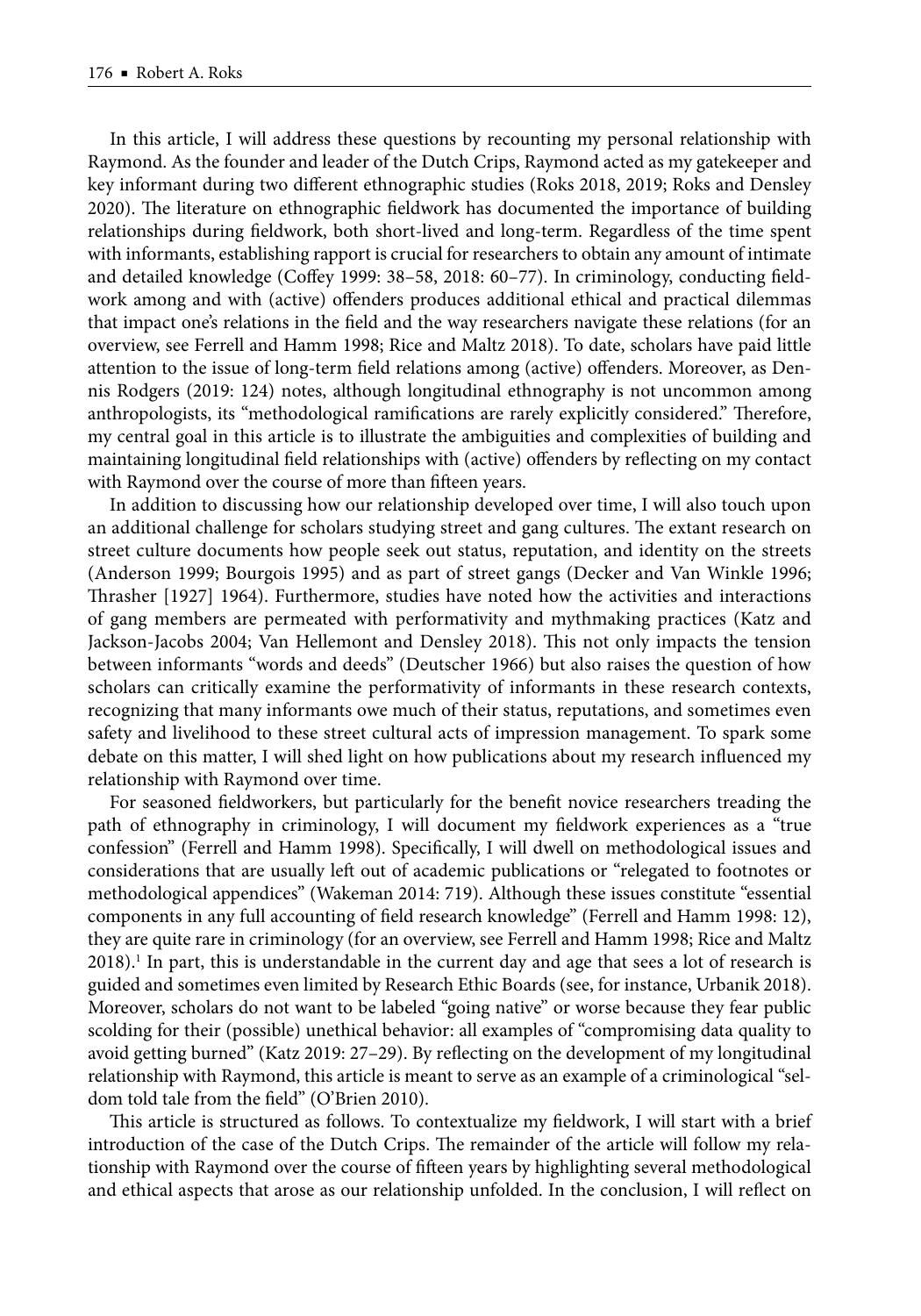the takeaways of my findings for both current and future criminologists doing longitudinal ethnography.

#### **Crips in the Netherlands**

Gangs are not indigenous to the Netherlands and for the longest time the word "gang" was avoided in official accounts and scientific publications in the Netherlands or used "only with reluctance" (Van Gemert et al. 2008: 8). However, since the early 1990s, there were growing reports raising concerns about youngsters from the city of The Hague who would refer to themselves as "gangsta" or as part of either Crip or Blood gangs. Although the Dutch gang patterns and crime problems might not have met US standards, the gang styles and symbols showed remarkable resemblances to the Los Angeles-based street gangs (Van Gemert 2001). Scott Decker, Frank Van Gemert, and David Pyrooz (2009) therefore argue that the chief explanation as to why Crip gangs are found in Europe is popular culture. In fact, Decker, Gemert, and Pyrooz (2009) conclude that any comparison between Crips in the United States and Europe rests primarily on style and identity and that the Dutch Crips "are far less organized, are not organized around drug sales, are not territorial, and engage in much lower levels of violence" (Decker et al. 2009: 401).

One of these Dutch Crip gangs has been in the spotlight of both local and national media: they featured in articles in popular magazines (Van Stapele 1998; Viering 1994), they made an appearance on various shows on Dutch national television, and were the focus of a book written by journalist Saul van Stapele (2003). Some years later, the media attention culminated in the documentary *Strapped 'N Strong* (Van der Valk 2009). A central figure in these media accounts is Raymond, the gang founder and leader. Over the years, Raymond's portrayal of Dutch gang life has been met with skepticism by journalists reporting on the case of the Dutch Crips. During an interview with the Dutch glossy magazine *Panorama* in 1994, a reporter asked Raymond to what extent the Dutch Crips were imitating the Los Angeles Crips. Raymond responded: "Don't mistake our lives for a game or romance, the life of a Crip is hard. If we would live in America, in LA, several of us would have been arrested or killed a long time ago" (Viering 1994: 41). In the book *Crips.nl*, this recurring comparison with US street gangs is also addressed by Raymond: "I have shown some Americans around in the hood. Showed them some weapons, introduce them to some niggers. They went completely crazy. 'This is just like back home, cuz, you guys are fucking crazy'" (Van Stapele 2003: 45).

#### **How I Met Raymond**

These journalistic interpretations and scientific accounts of gangs and gang violence in the Netherlands formed the backdrop of my introduction to the Dutch Crips. In 2004, I was introduced to the case of the Dutch Crips when I came across the book *Crips.nl* (Van Stapele 2003). After first reading the book, I was fascinated by the detailed documentation of the gang's criminal history. In addition to being intrigued by the presence of a Crip gang in the Netherlands, I was drawn to the content of a CD with Dutch "gangsta rap" that accompanied the book. As the year 2004 drew to a close, I decided to send an email to an address in the back of the book, stating my interest in the book and the CD, both as a criminology student and rap music enthusiast. A day later, somewhat to my surprise, I got a response from one of the main characters in the book: Raymond.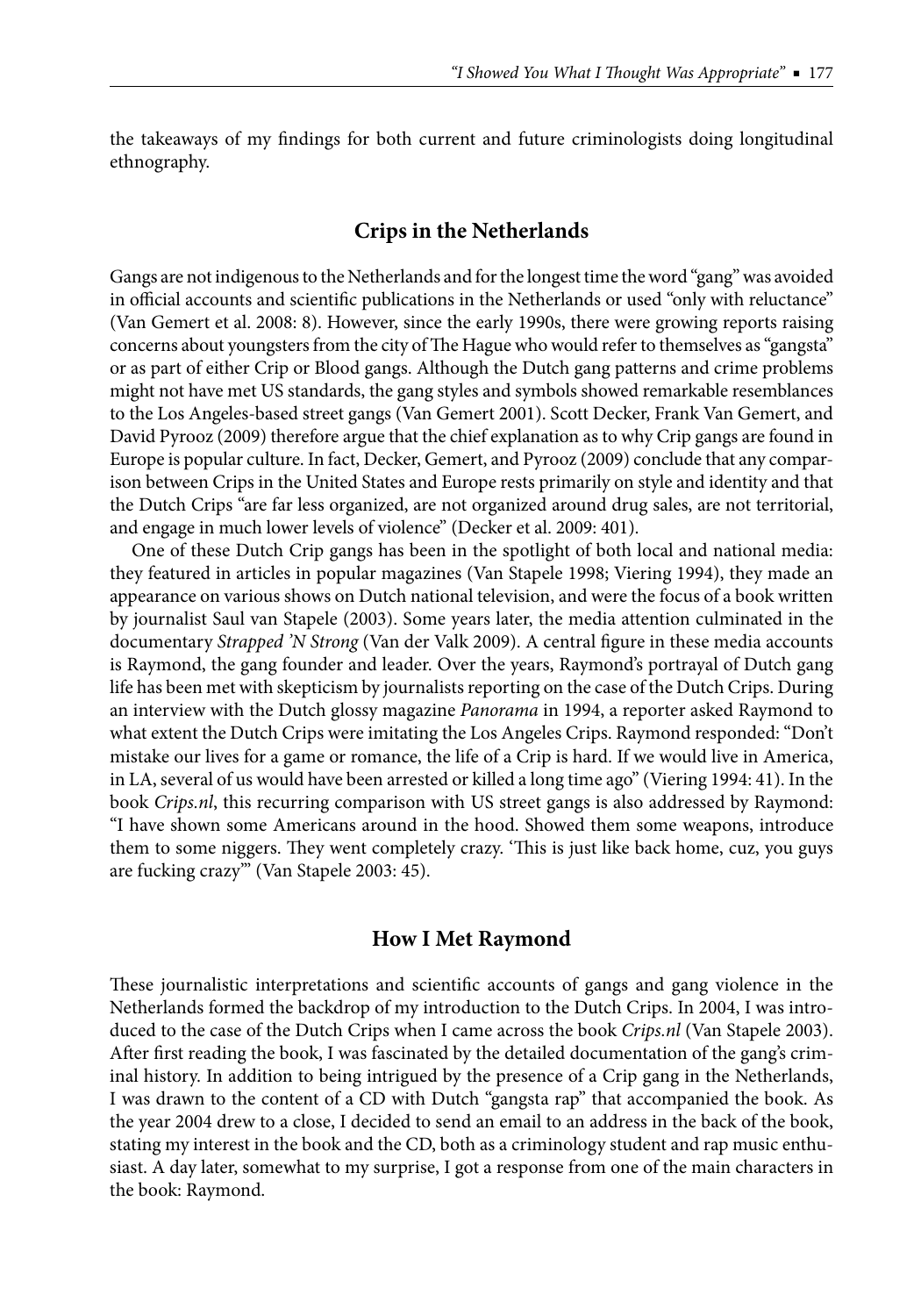Raymond was born in the early 1970s in the Republic of Suriname, a former colony of the Netherlands. At the age of three, he migrated with his parents to the Netherlands. After living in the nation's capital of Amsterdam for a year, Raymond's family moved to a small neighborhood in the city of The Hague. Together with his three brothers, Raymond—the second eldest son of six children—laid the foundation for the Dutch Crips. First as a breakdance collective in the early 1980s and then, some years later, as a youth group. As they grew older, Raymond, his brothers, and their friends started getting involved in delinquent activities like petty theft, vandalism, and the possession of weapons. In 1988, the group adopted the identity of the Crips after seeing the movie *Colors*.<sup>2</sup> A lethal stabbing by one of Raymond's younger brothers in 1989 marked a defining moment in the development of the Dutch Crips as a gang. Until then, the group could be seen as "an interstitial group originally formed spontaneously," beginning as a playgroup of youngsters. However, their involvement in this violent event meant an "integration through conflict" (Thrasher [1927] 1964: 46). In the aftermath of the stabbing, the group was stripped down to a core of a dozen members and shortly after the incident Raymond broke off his intermediate vocational education. In 1994, he was arrested and sentenced to four years in prison for masterminding the breakout of a prison with a hijacked helicopter. Reinvigorated by his prison experiences, Raymond resumed his criminal career in 1997. Since then, he has acted as the leader and spokesperson of the Dutch Crips.3

After the first email from Raymond in 2004, we kept in touch for over two years, exchanging emails on a variety of topics related to Dutch street culture, US gang life, and rap music. In general, Raymond always took time to answer my questions, usually resulting in lengthy, detailed messages in his distinctive style and vernacular. In the winter of 2006, we met in person for the first time; a result of an assignment for a course on Organized Crime that involved interviewing someone (actively) involved in organized crime. As someone from a middle-class family in the Netherlands, growing up in a sheltered, rather peaceful village that borders the city of Rotterdam, I could think of no one in my social surroundings who was involved in organized crime nor did I know anyone who had such contacts. Therefore, I decided to ask Raymond if he could assist, either directly or by introducing me to someone. I forwarded him the list with potential topics and Raymond responded: "You know whats up cuz. You know you're at the right place, that's what we do cuz. All day everyday! I had to laugh, because 2/3 of the shit on your list is on at every moment 4real. But that's the easy part. Now for the hard part. . . how do you want to handle this?" (Email conversation with Raymond, 1 November 2006)

At first, Raymond raised the issue of receiving financial compensation for his work. However, in the same email he stated that because it was "a school project" he agreed to an interview later that month in his "h200d": a square behind a community center in a small neighborhood in the Laak district of The Hague (Roks 2019).

Before meeting Raymond, I was nervous. An email from Raymond sent just a few days before the interview did not help. He attached a picture of himself holding two large guns and included the following message: "If the interview goes well, you can use this picture for the cover of your project." The contrast with our first meeting could not have been bigger. Instantaneously, I was drawn to Raymond's friendly expression, which cut through his impressive, muscular build and the presence of six of his homies. Moreover, he immediately made me feel at ease by saying: "Really nice to finally meet you." Over the next three hours, he took his time to answer all of my questions on Dutch gang life and organized crime. Although we differed in a number of respects—including, but not limited to, age, ethnicity, and criminal involvement—I felt a connection. Our first interview grew into a period of more intensified contact in 2007 as part of my master's thesis. Once Raymond provided his informed consent on the project, I combined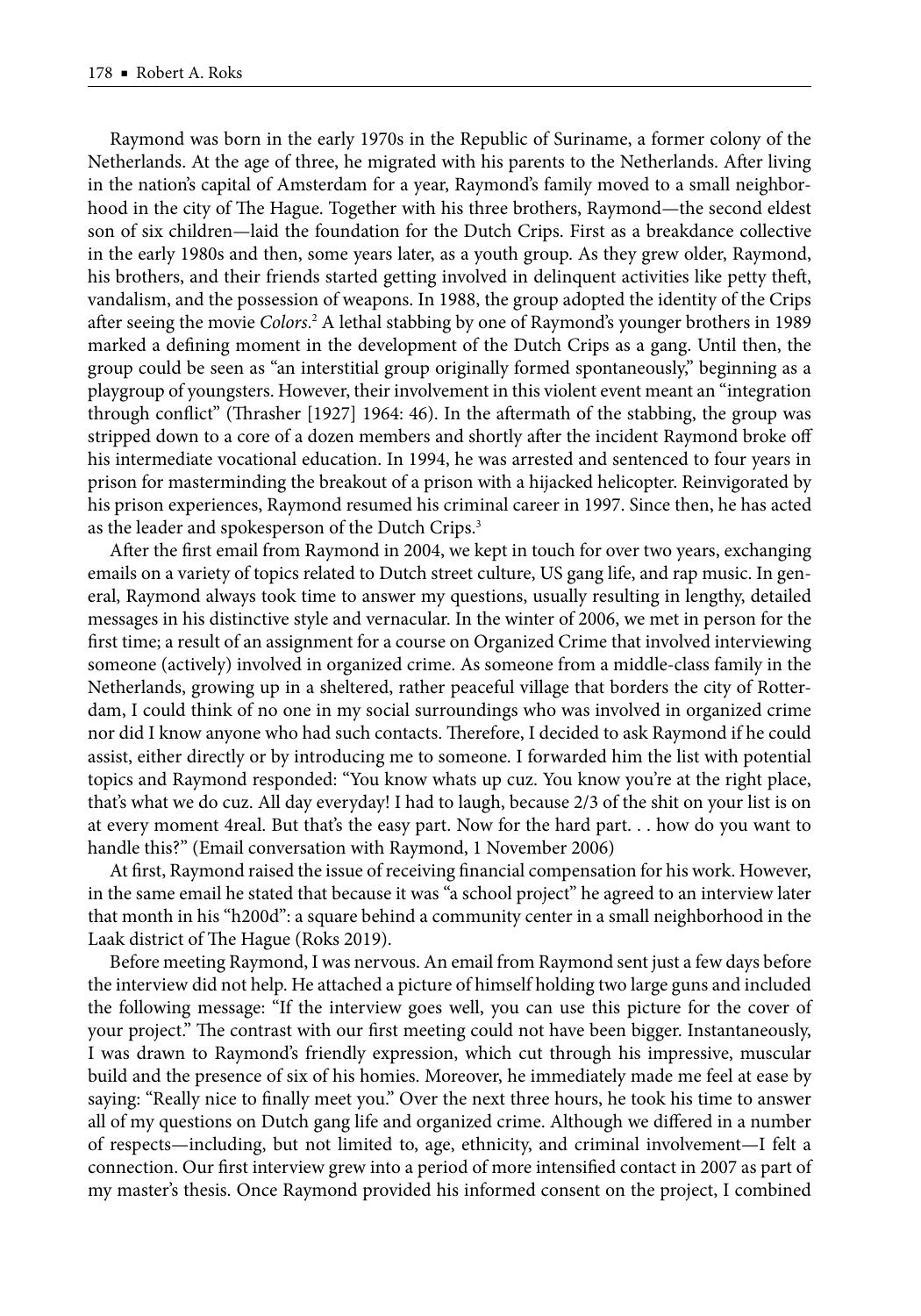in-depth interviews, informal conversations, observations, and questions via email to reconstruct his life, criminal career, and the formation of the Dutch Crips (Roks and Densley 2020).

### **"Sorry for the Mess, but as You Can See, We're Busy"**

Ethnographic research in criminology is rife with ethical conundrums, most of which seem logical and valid in theory, but prove to be more arduous and intricate during fieldwork. One of the first ethical concerns I came across was the issue of "guilty knowledge" (Adler 1990: 106; Polsky 1967: 139–140). In *Ethnography at the Edge* (Ferrell and Hamm 1998), various authors discuss doing fieldwork in the vicinity of crime and deviance and disclose their experiences with shifting ethical and moral boundaries over the course of their research. Stephen Lyng (1998: 242–243), for example, makes note of a "hierarchy of consequences" in terms of the moral ramifications of the researcher's participation. Illegal acts that ambiguously lead to harming of others, either physically or psychologically, are at the top of the hierarchy and constitute unethical behavior. The bottom of the hierarchy is less clearly defined and comprises participating in or observing illegal acts that do not harm others. According to Lyng (1998: 243), the difficulty lies in filling the spaces in between these two extremes. Others, like Ned Polsky (1967: 133), therefore emphasize that researchers should make clear decisions about their personal, moral boundaries. In this consideration, the safety of the ethnographer should be taken into account, but also the matter of already established relations with informants (Zaitch 2002: 16).

In the summer of 2007, more than six months after our first meeting, I had an appointment with Raymond. Until that day, we usually met and talked outside in the neighborhood, most of the time accompanied by several other gang members. When I entered the "h200d" in The Hague, the streets were empty, and I decided to give Raymond a call. He answered and said that they were busy, but that I could meet them in a spot that was located nearby. As I got close to the three-story apartment building, a mixture of tension and excitement came over me, a feeling that intensified as I climbed the stairs of the walk-up. Mostly, because I thought that the relocation of our meeting from outside to inside might be symbolic of an increased amount of trust.

When I entered the apartment, Raymond was sitting on a black leather couch, in an otherwise scarcely furnished room. He looked at me and said: "Sorry for the mess, but as you can see, we're busy." As I gazed around the almost empty room, I noticed several objects that were laying on and next to a glass coffee table that in the middle of the room: I could make out the jack of a car and a welded square block. At first, I had no idea what Raymond or the other members of the Crips were doing. On the floor next to the couch was a black shopping bag with the brand of a Dutch furniture store in bright red letters on each side. As I stood in the doorway, Raymond kept looking at me with a big smile on his face as he grabbed the bag and pulled out a translucent bag of thick plastic filled with white powder. Raymond put the bag down on a scale on the coffee table. The digital numbers on the scale stopped at 512 grams.

Although this moment took place more than ten years ago, it is engraved in my memory. Time seemed to move in slow motion and a number of questions flashed through my mind. Should I stay or should I get out? Is getting out even an option? Can I leave? If I leave now, how would Raymond react? Would it be really suspicious if I walk out right now? Then and there, I decided not to leave but took a seat next to Raymond on the couch; a split-second decision that could have had far-reaching consequences. If the police had raided the apartment at that time, I would have been an accessory to a criminal offense. A visit by a rival group could have had an even more dreadful ending. Fortunately, neither of these scenarios happened.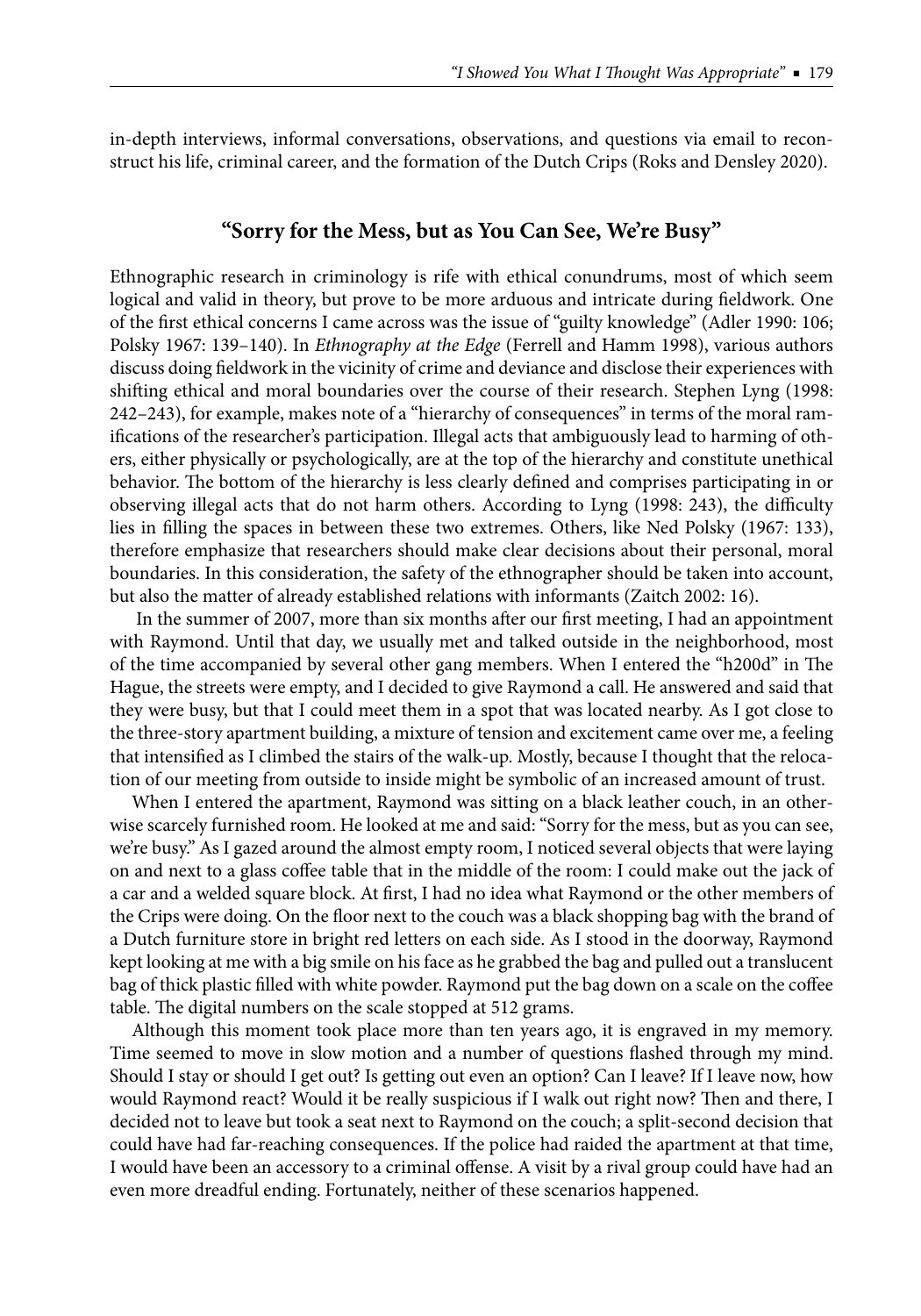Back then, I had no idea whether staying in this particular circumstance was the right thing to do. Textbooks on ethnography among active offenders of gang members provided no specific advice for these circumstances, except noting the importance of an exit plan or keeping a safe distance from criminal offenses (Van de Bunt 2015: 61). Because I stayed in the room, I felt somewhat ashamed, like I crossed some moral ethnographical boundary, even though I also felt that leaving in that particular instance was not a viable option. Unsure about how others—like my thesis supervisor—would react, I decided not to share this information and not to write about this moment in my master's thesis. Only after a few years did I slowly start disclosing my experience to others. First during informal conversations and paper presentations and also in my dissertation, specifically in light of the issue of building rapport.

Looking back on my contact with Raymond, the confrontation with 512 grams of cocaine was a defining moment. Although it came much sooner than I had anticipated, it led to an extensive talk with Raymond about my personal boundaries. It gave me a chance to explain that I wanted to discuss his criminal career, but that I also wanted to stay as far away as possible from knowledge about past criminal activities for which an arrest had yet to be made or information about offenses that would take place in the (near) future. He acknowledged that exposing me to the scenery in the apartment room was a test to see how I would respond and whether I could be trusted. In the years that followed, I regularly caught glimpses of the Crips' criminal activities: different quantities of illegal narcotics, an operating cannabis plantation in a house, large sums of money and counterfeit money, and several knifes and firearms. Nothing, however, that exceeded my personal moral boundaries. In fact, I took into account that some of these activities might be visible during the course of my fieldwork, particularly since the Rollin 200 Crips have shown these items in earlier media presentations. Therefore, I thought it would be inevitable that, at some point during my research, I would be confronted with some aspects of their criminal lives. In addition, I took these observations as a way to check whether the activities of my informants aligned with their stories about their criminal activities.

#### **Navigating between a Stranger and a Friend: Building Rapport**

For almost ten years, Raymond acted as my "Doc" (Whyte 1943: 298). Back in 2007, I set out to do a street ethnography on the Dutch Crips. However, most of the gang members would pay me little to no mind, regardless of Raymond introducing me as a "researcher" and stating that I was "cool." For instance, when Raymond was not present in the neighborhood, most of the Crips would routinely ignore me until Raymond would arrive. On several occasions, I tried to start informal conversations, but their stoic expressions made me feel that most gang members were not interested in chit-chat. Therefore, after two months of little progress, I decided to focus solely on the life history of Raymond.

After graduating in 2007, I kept in touch with Raymond and visited the neighborhood in The Hague several times a year. A research grant I received in 2010 made it possible to conduct an ethnographic study on the embeddedness of crime and identity in the small neighborhood in The Hague where Raymond grew up and that has been the home base of the Dutch Crips since the 1980s. When my fieldwork started in January 2011, Raymond was in prison on drug charges. Due to this recent attention from law enforcement agencies, few gang members were present in the neighborhood. This major setback at the start of my research felt like I had to start from scratch. With the help of a youth worker, I was introduced to a group of 50 young people aged between 12 and 20 who frequented the local Youth Center. Despite my efforts to build rapport, joining them in various sport and musical activities, most of them kept their distance.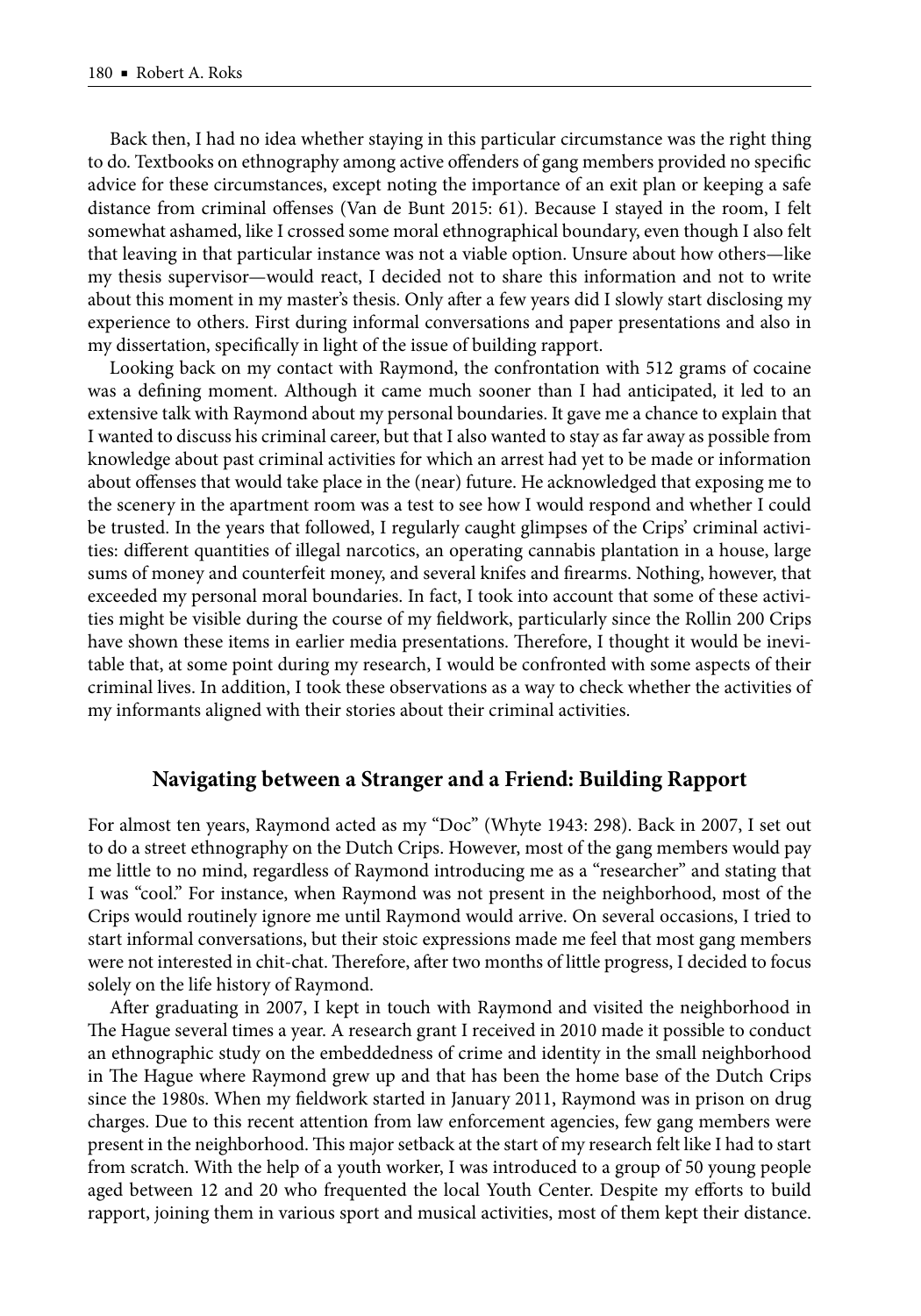On good days, I was seen as one of the youth workers or blatantly ignored. On bad days, people yelled "snitch" or "po-po" whenever I entered or exited the building or, worse, called me "cop" to my face. Eventually, some youth warmed up to me, but because most did not, I was limited to an entirely observational field role.

Things started to pick up when Raymond came back from prison in June 2011. Talking to Raymond on the street, sharing laughs, and being seen in his midst seemed to help. Increasingly, I also noticed how Raymond took it upon himself to introduce me to others, often without me asking. On several occasions during group conversations on the streets, he would say: "This is Roks, he is a criminologist who is writing a book about us, he is cool." As a 30-year old white male, I stood out between the gang members and local youngsters from Surinamese, Antillean, and African descent. Because Raymond explained my presence, other members of the Crips and youngsters from the neighborhood would come up to me to ask who I was and what I was doing in the neighborhood, offering me the opportunity to clarify my role and research. Most helpful, however, were the times Raymond directly introduced me to others as a "homie," "cuzz," "cuzzo," or a "brother."

Raymond, therefore, played a vital role during my fieldwork. His introduction, however, was only the first step in building rapport with other informants. Mark Fleisher (2000: 234) notes that doing (street) ethnography is like dating: "The longer you hang around, the more you talk and the better the relationship." In general, I also experienced how "being there" for a sustained period of time was beneficial for relationships with informants. As I came to the neighborhood more often and extended the duration of my visits from hours to better parts of the day, most of the members of the Crips became talkative, interested in my research and my personal background. With most of my informants, I developed a good relationship, also because most of them would comment on my presence in the neighborhood during rain, sleet, and even in the snow. What also really helped was working out together. In 2012, I joined the Crips in their weekly Sunday training in a nearby park, which consisted of jogging, doing pull-ups and pushups, followed by some boxing or grappling exercises. Informants who still had their doubts about my presence or intentions would often show this during the sparring sessions: on several occasions some informants kept hitting or kicking me, even though I was on the ground or my guard was down. Even though my upper body was covered in bruises after a training a couple of times, this physical contact seemed to have a positive impact on my field relations, with a few informants opening up to me after these training days.

Looking back, I argue that building relationships during fieldwork was not necessarily a linear process that increased with time. Fleisher's (2000: 234) dating metaphor seemed to apply, but only—just like dating—when there was a connection between two motivated individuals. With some I developed an amicable bond, bordering on friendship, but not all informants seemed that interested in building a relationship. During my fieldwork, I experienced that my thoughts—in my fieldnotes but also in my dreams—navigated toward evaluating my relationships with specific informants. In this context, the literature on doing (street) ethnography often discusses the issue of trust (see, for instance, Maier and Monahan 2009: 11–16). Although few scholars clearly define what is meant by trust in this respect, I always felt that trust carried too much weight to be applicable to my relationships with informants, also with Raymond. First, because I felt that although the core of my informants—whom I spoke to on a daily or weekly basis—would share certain specifics about their lives and criminal activities, they would also shield other specific parts of their lives, like the shame and disapproval experienced by family members and friends because of their criminal involvement. Second, I felt like the issue of trust was fragile, something that required continuous work to maintain. For instance, despite an introduction or green light from Raymond, I had to show informants that I could be trusted. To that end, I made sure I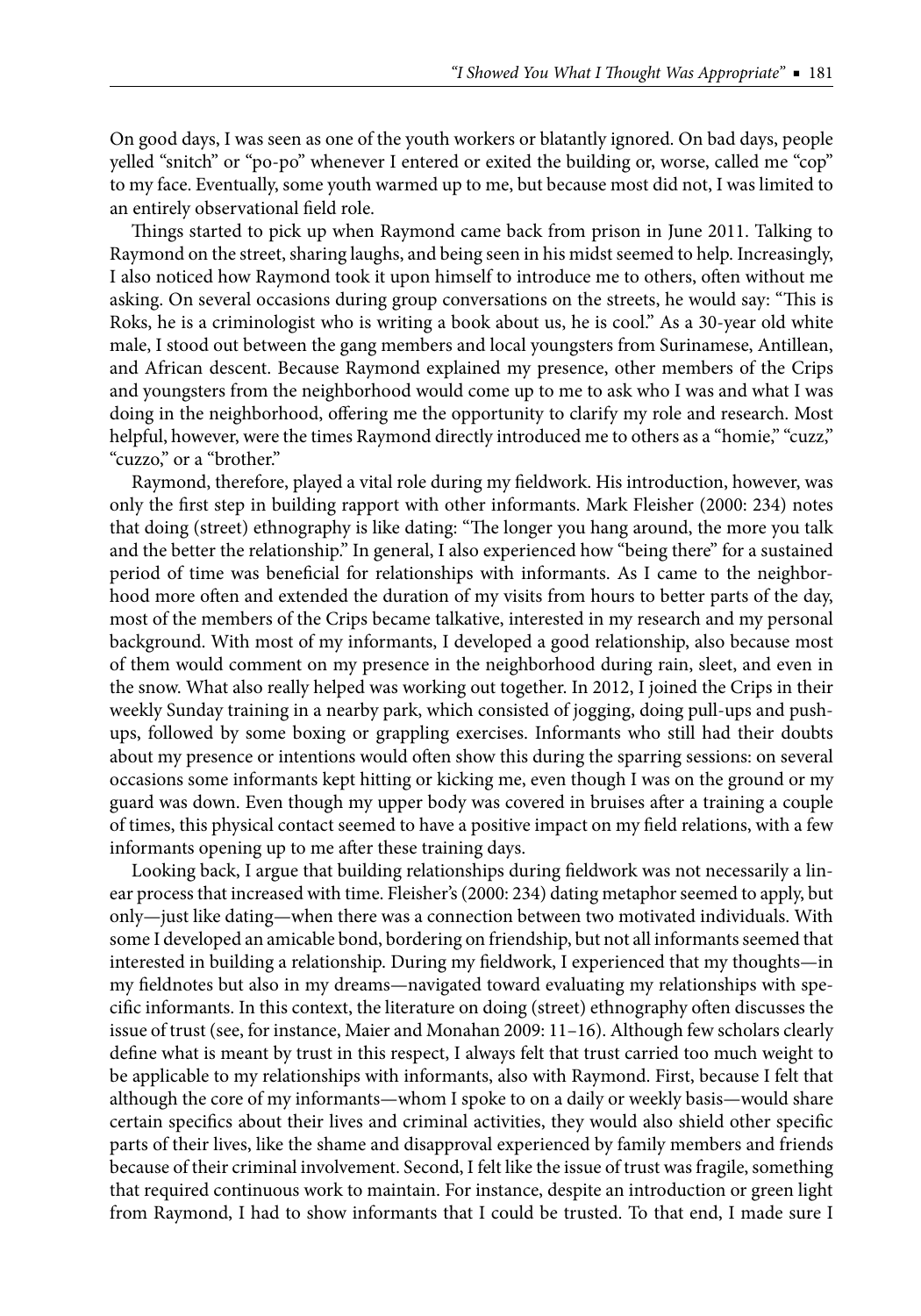was always transparent about who I spoke to, in and outside the neighborhood, and also why I interviewed (local) law enforcement representatives. As my fieldwork progressed, I therefore settled for being tolerated or accepted by informants rather than being trusted.

### **Breaking "Silent Codes"?**

The fragility of field relationships first became apparent to me in the aftermath of conflicts between members of the Crips. In 2011, when I started my PhD research, there were about 50 active members of the Crips. However, as the year 2012 progressed, I noticed fewer gang members in the neighborhood. In fact, in a period of 18 months, 20 members left the gang: either because they were kicked out by Raymond or other older gang members or because they left the gang of their own volition (Roks 2018). The departure of some of the gang members I hung out with on a daily basis constituted an important moment in my study, especially since the conflicts between my informants made me feel pressured to choose a side. In addition to wanting to keep in touch with the Crips that left, I was also interested in knowing more about their motives for leaving. However, I expected that Raymond and the remaining Crip members could interpret this as a sign of "disrespect" and a lack of loyalty on my part. Because I had known Raymond for almost a decade, I decided to share my thoughts on keeping in touch with some of the Crips that had left. Somewhat to my surprise, he had no objections and even recognized the importance of their perspectives for my research. But he also stated that "they won't talk to you about that, that's one of the silent codes of the set. But you can try." Eventually, I managed to get in touch with some of the Crips that left via direct messages (DMs) on different social media platforms.

In March 2013, Raymond asked me about my progress in speaking to what he called "the drop-outs." At first, most of the Crips that left were quite hesitant to talk to me, just as Raymond predicted. However, in the following months, as we met up more often, the "silent codes" seemed to have unmuted and most started to speak up. In fact, some were remarkably open and elaborated on their perspectives and experiences of the inner workings of Dutch gang life (Roks 2018). This frankness, and in particular the details that some of them put forth, presented me with a new dilemma: how can I give voice to the stories of these informants, without harming them? After all, as Herbert Gans (1965: 345–346) and others have noted, it is the responsibility of the ethnographer to minimize any adverse consequences of research participation. With this in mind, I tried to frame the conflicts and the process of gang disengagement from different perspectives, respecting the multiple sides to each story. Furthermore, I left out particulars that I felt could be taken out of context or that might result in new conflicts, and presented the information in aggregate form, without quotations or other details that could be linked to specific informants.

Building on these deliberations was the question of whether I should let informants read (parts of) chapters of my research. Marianne Boelen (1992), in her well-known revisit of the field site of *Street Corner Society* (Whyte 1943), is quite definitive on this matter: yes, ethnographers should take their manuscript back to their informants. In fact, she rather harshly considers it to be an "ethical cardinal sin" (Boelen 1992: 33–34) that William F. Whyte did not discuss his findings with the residents of Cornerville before publication. In his rebuttal, Whyte (1992: 58) states that such an ethical principle is invented by Boelen and that he is unaware of any other examples of this kind of "community feedback" in anthropological or sociological studies. During my fieldwork, I had provided different informants with earlier publications, yet, apart from a few comments on the design on the text, I received no real input on the content of my work. Therefore, during the final stages of my fieldwork, I decided to discuss my preliminary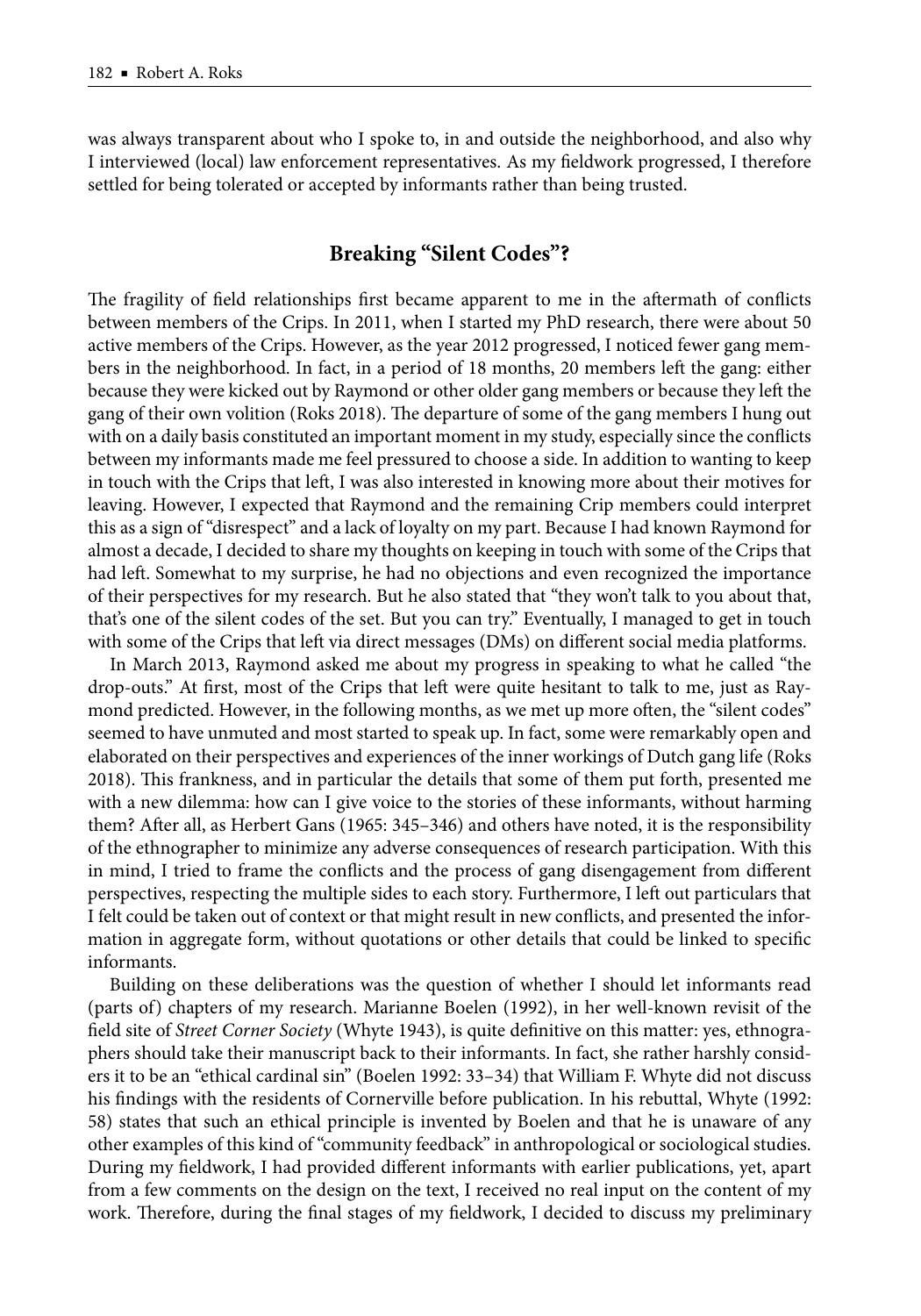findings with my informants, either during a couple of in-depth interviews with key informants, or during informal group conversations. My main goal with these meetings was to see if my interpretations were consistent with the definitions of the situation of my informants. In general, the feedback was positive, and I used their input to provide a clearer and more complete picture of my results.

Regardless of whether they would actually read the entire manuscript, I also had additional reservations to share my work with informants. After having spent almost a decade in the vicinity of Raymond and the other gang members, I felt like the media documentation on the Dutch Crips painted a somewhat distorted picture of their criminal activities and Dutch gang life in general. *Strapped* 'N *Strong*, a 90-minute documentary film on the Dutch Crips of which the title in itself is symbolic of their violent and powerful presentation of self, serves as a prime example. In the first scene of this epitome of their media attention, Raymond enters a house. Looking at the blood stains that are spread out over the living room floor, he says: "Look, I think it is clear what happened here, right? This is a deal that went bad, you know? And this type of shit happens every day, but this is the kind of shit people don't see." Furthermore, during the opening minutes of the documentary, individual gang members are introduced alongside their gang name and rap sheet. Scenes throughout the film show the movement of large quantities of cannabis, the preparation of cocaine for an upcoming transaction, bullets that are being wiped for fingerprints, large sums of cash money, and several firearms.

Although my research at times mirrored the ways the Crips had presented themselves in the media, my fieldwork also gave insight into the mundane, even boring aspects of Dutch gang life. Or, to invoke Erving Goffman's (1959) dramaturgical lexicon, in addition to being shown the frontstage performance in the media and on the streets, I was also exposed to the backstage of Dutch gang life. Sometimes this shed light on informants in "discrepant roles" (E. Goffman 1959:  $141-145$ ), something that was captured by informants as the difference between "real" and "fake" gangstas. During the last phase of my fieldwork in 2013, one specific concern stood out, something that was the result of a conversation I had with the maker of the documentary. He told me that in the process of finalizing the movie, Raymond urged him to make specific edits like, among other things, to cut a specific storyline of an estranged member. For me, this prompted the question of how I could write critically about the orchestrated criminal performance of the Dutch Crips, something that haunted me in the process of analyzing and writing.

#### **"Something about an Informant"**

After the summer of 2013, I gradually decreased my visits to the neighborhood in The Hague. Every now and then, in the process of finishing my manuscript, I kept in touch with Raymond and other informants, mostly via WhatsApp and social media platforms (Urbanik and Roks 2020). In the week before defending my dissertation, I invited Raymond to attend the public ceremony at the Erasmus University in Rotterdam, but also to inform him about what I said in media interviews about my forthcoming book. He appreciated the gesture, but also told me that I did not owe him any explanation and that he trusted me. In addition, he reassured me that I did not have to worry that any statements in the media would be misinterpreted by him or any other members of the Crips. Or, in Raymond's own words: "I know how the media works."

On 16 March 2016, I successfully defended my PhD dissertation. Raymond, somewhat to my disappointment, was not present during the public ceremony nor did he show up at the party I threw later that evening. A number of former members of the Crips did attend. They asked for copies of the manuscript and requested my signature on the first page. One of them placed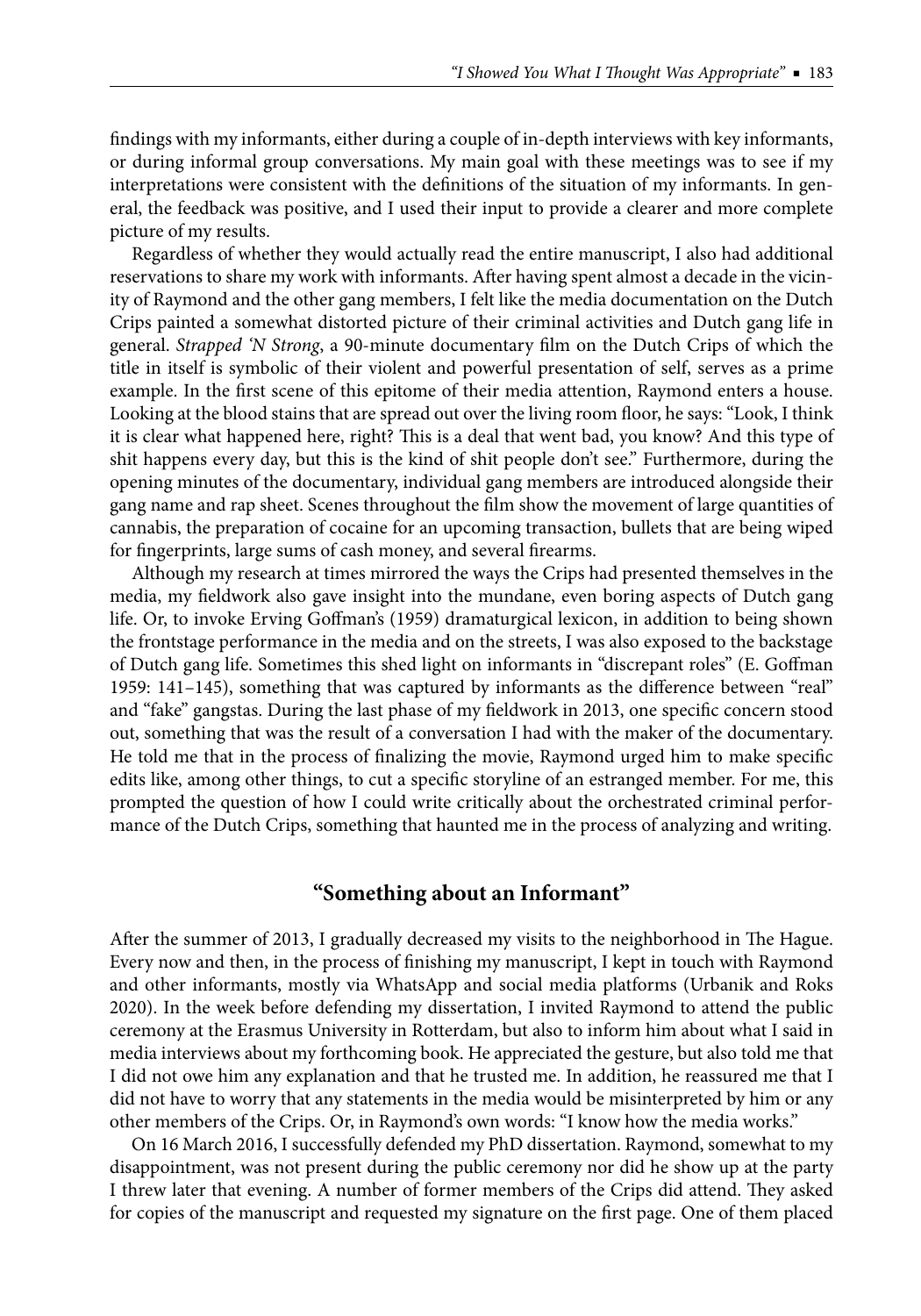a picture on which we pose together with my dissertation on Instagram, including #proud in the caption. That same week, I received more positive reactions to my book from informants via social media who, independently of each other, seemed really happy that I (also) told their side of the story. A few days after the public defense of my dissertation, I went back to the h200d in The Hague to bring five copies of my book. Several gang members were present that night, including Raymond. Flipping through the pages, they were hyped and eager to start reading the book. A couple of days later Raymond send me a message on WhatsApp to let me know that the book was "hood," a positive qualification presented in what I had come to learn as Raymond and the Crips' distinctive gang vernacular. Overall, Raymond seemed impressed by my work and was full of praise, especially since he felt that parts of my book were "more real" than previous media publications about the Dutch Crips.

Because I had worried about Raymond's reaction to my work, I felt relieved that he liked the final result. However, this feeling quickly disappeared when I received the following message from Raymond later that same week:

Raymond: I gave you what you asked for Raymond: Now I want something in return Raymond: Give me their names Raymond: Before I go to the wrong people Raymond: Because this will be handled Raymond: I didn't let you come this close to let you disrespect me (Conversation via WhatsApp with Raymond, 22 April 2016)

Despite the digital nature of our WhatsApp communication, I could make out more aggression in between the words and sentences than usual. Raymond's discontent seemed aimed at a section in the manuscript that included "something about an informant." More specifically, he wanted to know who was responsible for calling him an informant. Nowhere in my manuscript do I state that Raymond is an informant nor that specific informants have said so. However, I do describe that almost everyone I have ever spoken to on the street has experienced being snitched on—in accordance with findings by Richard Rosenfeld, Bruce A. Jacobs, and Richard Wright (2003)—and that the term snitch was easily thrown around during my fieldwork. For instance, members of the Crips would suspect local residents of "snitching" whenever they got a visit at home from a local police officer. Furthermore, when a former member of the Crips was released from jail, much sooner than most people on the street suspected due to the gravity of the violent offense, it was automatically assumed that he "snitched."

Conversely, and this was the passage in the book that stirred up the most controversy, I illustrated a similar practice among the younger members of the Crips that left the gang after conflicts. In expressing their disillusionment with the inner workings of the gang and their displeasure with Raymond's leadership, they proclaimed that Raymond might be an informer. In part, this was rooted in the ways Raymond dealt with the police in the neighborhood. Although the police were considered to be the street cultural "enemy number one," as Raymond and other informants would utter on a regular basis, most interactions in the neighborhood were friendly and relaxed. Even while this happened, most active gang members were amazed and even astonished by Raymond actions. However, questioning whether Raymond was an informant was a heat-of-the-moment emotional response by the informants who had left the gang. More importantly, as I describe in my dissertation, these allegations should not be read and taken literally. Rather, these claims should be interpreted as a "weapon of the weak" (Scott 1985): a symbolic way to fight back in asymmetrical power relations on the street by discrediting someone's reputation.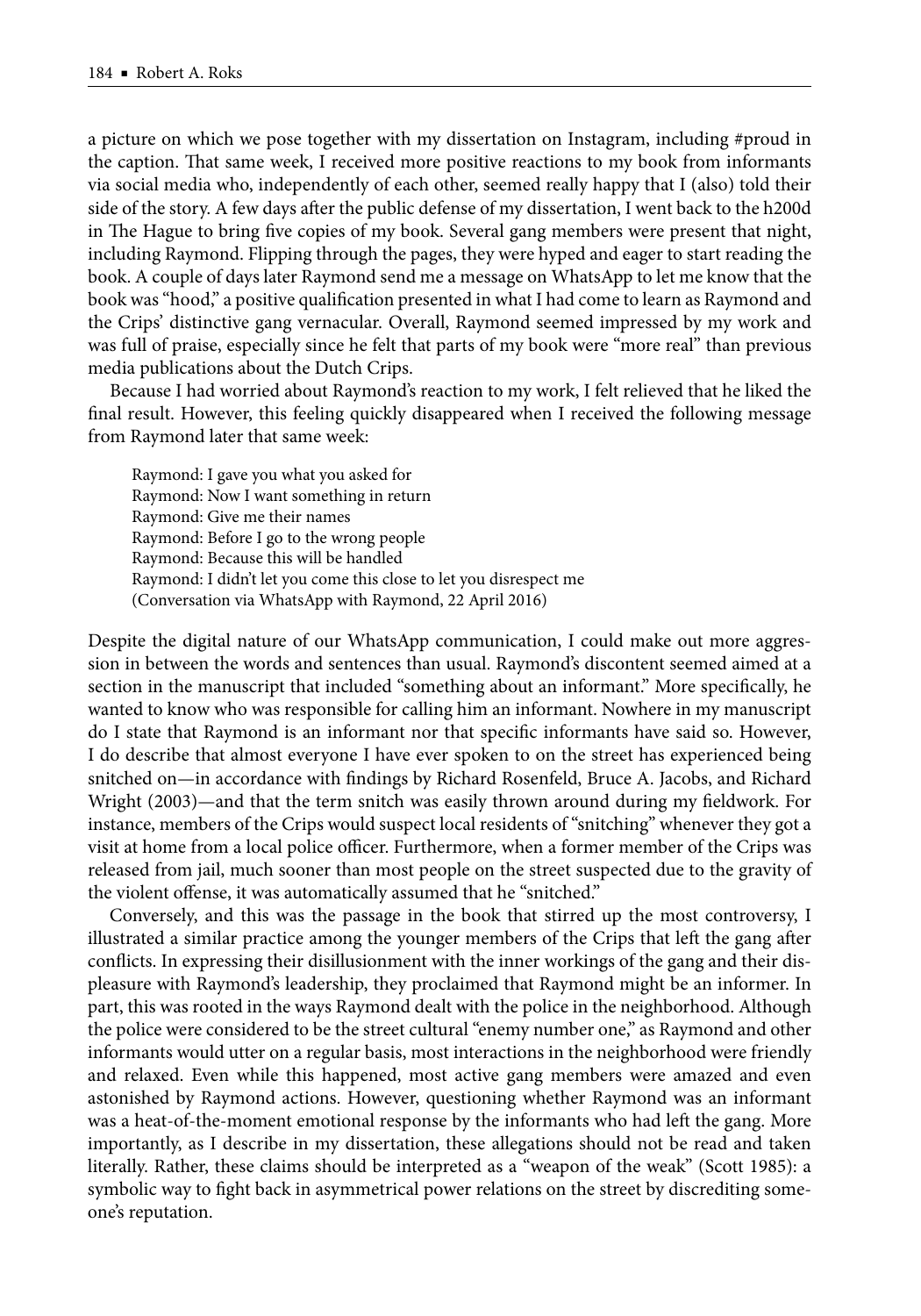Somewhat overwhelmed by the nature of Raymond's reaction, I promised to consult my fieldnotes to see who called him an informant. A knot in my stomach was formed by Raymond's aggressive digital communication, but mostly by the assumed reciprocity captured in the statement "I gave you what you asked for, now I want something in return." At first, I felt like there was no one I could discuss this with: not with my family, or friends, or my wife, because I did not want to worry them. Moreover, I also felt hesitant about being open about this matter with my supervisors and colleagues because on a certain level I felt ashamed about the way I handled the situation with Raymond.

#### **"Why Were the Dropouts So Important All of a Sudden?"**

Revisiting the section in my manuscript in the process of writing this article, I might have been able to add some more nuance to parts of the text. In fact, perhaps I should have provided a more detailed, contextualized account about the practice of "snitching" altogether. However, a peculiar thing happened during the process of writing my dissertation and engaging with my empirical data. Real life stories of informants with whom I spent time with on a daily basis for almost three years seemed to transform from people of flesh and bones into more abstract narratives, anecdotes, and examples. This distance from my informants was further exacerbated by the fact that during this stage of my research I started to use pseudonyms. As the names of my informants changed, combined with the abstract nature of their stories and experiences, the characters in my manuscript felt increasingly distant.

However, in the process of writing I always tried to take conflicts between informants into account and repeatedly checked for quotes that could have possible negative outcomes, something my supervisors also assisted in with their useful feedback. Overall, I think I offered a balanced and honest account of the conflicts between my informants. Raymond, however, had a different take on the matter and wrote: "Why were the dropouts so important all of a sudden?," a variation on Howard Becker's (1967) famous phrase "Whose side are you on?" In responding to this matter, I explained that I valued every contribution of each informant, and I did not validate one perspective over the other. Moreover, I emphasized my transparency about speaking with former members of the Crips. "I'll overlook the rest when you give me their names," Raymond responded, adding that "many people thought it was a negative book."

This last remark is meaningful and important to grasp Raymond's reaction: people around Raymond who read (parts of the book) found the overall tone to be too negative and, in addition, might have had different expectations about the end result. Over the years, I put a lot of effort into managing ideas and expectations about my research, among other things by showing them earlier publications in scientific journals, but also by explicitly stating, explaining, and reiterating that my dissertation would be substantially different from earlier journalistic accounts about the Dutch Crips. After a few years, I felt like most informants seemed to understand what could be expected of the book. In addition to managing these expectations, I also explained that I used a different method than the other "outsiders" who documented the lives of the Dutch Crips. For three years, I was almost always in, or around, the h200d and participated as much as possible in different daily activities: hanging out on street corners and other parts of the urban environment, working out, playing football on the street, eating, and drinking; an approach that was appreciated by many, but something that also provided me with the opportunity to see beyond the performance of gang-ness in the earlier media accounts.

Both the tone and content of Raymond's messages were responsible for several sleepless nights, but also feelings of anxiety as I became increasingly worried that a gang member might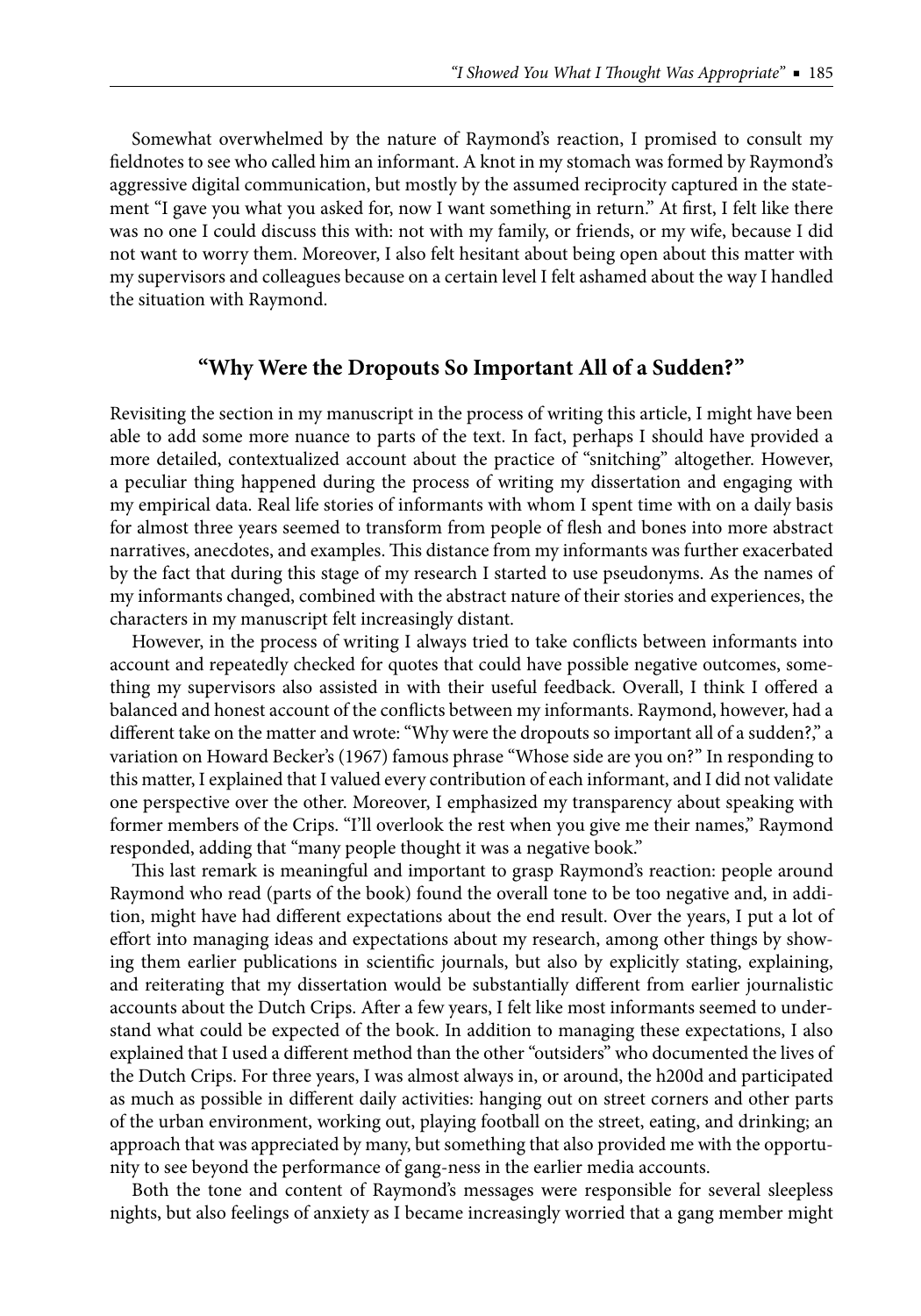visit me at home or at work. Therefore, I decided to write Raymond a message via WhatsApp. Clarifying my intention would be the best way to go, I thought. In an long message to Raymond I was open about the emotional toll—a cocktail of regret, anger, sadness, fear, and shame—this situation had on my physical and mental well-being. In addition, I explained my intentions with the section about "the informant" and stressed that I did not verify these allegations with the police, simply because, on the one hand, I assumed them not to be true and, on the other hand—and more importantly, as I argued in my message and in my dissertation—because the text should not be taken literally. In other words, it should be interpreted as something that people say to discredit each other and not as factual accounts that informants believe to be true. A man of his street stature, I continued, should be familiar with these street cultural practices and should even be able to laugh at these insinuations. Repeatedly, I thanked Raymond for sharing his knowledge, for his mediating role during my fieldwork, and for being a mentor and street father. For the time being, however, I wrote that I needed some distance to process what happened.

As a person who tends to avoid conflicts in every aspect of his life, I send the message to Raymond but I did not await his response. Since I was scared about his reaction, wary of his violent history, and also ashamed because I felt like I let him down, I chose to temporarily block his number on WhatsApp so I could no longer receive his messages or calls.

#### "I've Read It Myself and I Think It's Not that Bad"

Immediately after sending the message and blocking Raymond's number, a feeling of relief came over me. Slowly the tension seemed to leave my body and for the first time in a couple of days I got a good night sleep. A few days later, the feeling of stress reappeared when I got several calls from blocked and unknown numbers. Not much later, I received a message from one of my informants: he casually asked if I was doing well and if I wanted to contact him. Because I was at work at the university, I did not respond immediately, but I intended to send him a message later that day.

However, I did not get that chance. A few hours later, just before lunch time, Jeff—the informant who send the message earlier that day—knocked on the door of my office at the university. In shock, I stood up to shake his extended hand. Jeff asks: "Roks, can we talk for a moment, maybe grab a cup of coffee or something?" Hesitantly, I responded: "That really depends what we are going to talk about, man." As we walked toward the coffee counter, Jeff told me he has been sent by Raymond to collect some things: a couple of old magazines and some other documentation on the Dutch Crips Raymond gave me back in 2007 and never even mentioned or asked for again. Jeff seemed to be fully apprised of what Raymond and I talked about last week, because he also started talking about "the names." With our coffees, we walked toward a hallway near my office to talk, greeting several of my colleagues as they pass us.

During our conversation Jeff kept looking straight at me, almost never breaking eye contact. He smiled a lot and his tone was calm and friendly. In fact, he had an air of tranquility that made me very nervous. If I could not give the names, Jeff started, because of some journalistic principle, I could have just told Raymond. Now, especially since according to Raymond I took (too much) time to answer his question about who said what, I have made myself suspicious. Repeatedly, I could hear myself saying that this was exactly what I tried to prevent. Jeff told me Raymond was not angry, but he was very disappointed about how I handled myself in this situation, especially in light of the special relationship we had developed over the years. Moreover, Jeff stressed that my reaction was "not really manly." Out of reflex, I could hear myself muttering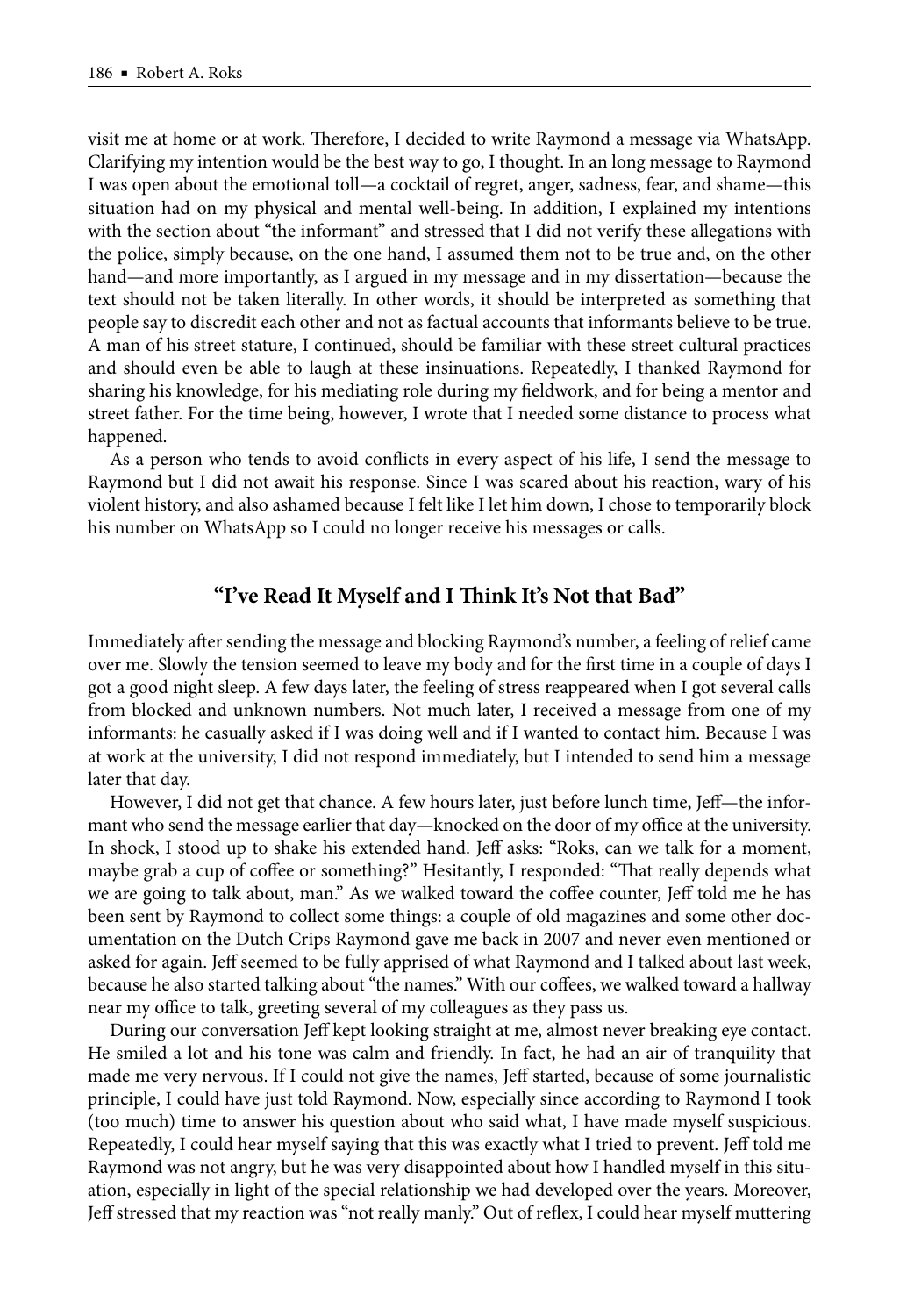that I "acted like a bitch." If Jeff would have been in a similar situation, he continued, he would have called Raymond right away to set up a meeting in person. Moreover, if I had done something like this with another group, he continues, I would have ended up in the trunk of a car.

In our 15-minute talk, this was the only moment the theme of violence was made explicit by Jeff . However, it was the everydayness of this encounter at my work and the anything but aggressive nature of the conversation that gave it an intimidating vibe. This feeling was strengthened when Jeff said: "Like I told Ray, I didn't get it man. I mean: he knows we know where he works, right? He knows we know where he works, right?" Toward the end of our conversation, Jeff indicated that his visit might have been intimidating. At that point, I could only utter some sounds that were meant to agree with his statement. Jeff told me I should contact Raymond right away. Just before the elevator doors closed, we gave each other a short hug. As the doors of the elevator closed, Jeff said: "Just reach out to him," and I could hear myself thanking Jeff for mediating. Still in shock, I strolled back to my office.

Immediately, I send Raymond the following message:

ROKS: Waddup cig homie, Jeff was just here at my work. Sorry I have dealt with everything like this, it was never my intention to permanently break off our contact. I just wanted to sort some things out for myself. But that was not a good way to go, as Jeff also pointed out ROKS: I feel bad about it, because you have always been good to me ROKS: I just didn't know what to do anymore, Ray, for real ROKS: Sorry Raymond: Hk cuzz Raymond: You are a real nigga cuzz Raymond: I understand Raymond: You have nothing to fear from me. And I also respect you very much. It's all hood. You are still my homie Raymond: I've read it myself now and think it's not that bad Raymond: Everyone reads it differently Raymond: It will be hood Raymond: Don't worry (Conversation via WhatsApp with Raymond, 28 April 2016)

Although I felt reassured by Raymond's reaction, it also left me feeling somewhat surprised. The issue that had evolved into a massive problem in my head, dominating my life for the last week, turned out to be not that big of a deal according to Raymond. In fact, Raymond told me that I have "kept it pretty clean in his house." He did, however, give a number of examples of situations and incidents that, from his perspective, could have benefited from some more background information. But, he stated that he believes I did not have bad intentions in doing so and that everybody in the hood still has "str8 love" for me. And by the way: he did not need the magazine and documents back Jeff requested earlier today.

For almost two years, I did not hear from Raymond. During our last conversations via WhatsApp in 2016, he told me about his involvement in a new group, a hybrid between a street gang and an outlaw motorcycle gang. In November 2018, Raymond was arrested because of his alleged involved in several high-profile murder cases (Roks and Densley 2020). Over the course of 2019, he was charged with leading a "murder squad" working for the upper echelons of organized crime groups in the Netherlands. Raymond is discussed in several newspaper and internet articles and on television shows, often by way of recounting his previous media coverage as leader of the Dutch Crips. Because of my published research on the Crips, journalists also approach me. At first, I was hesitant to talk to reporters. Not only because of the severity of the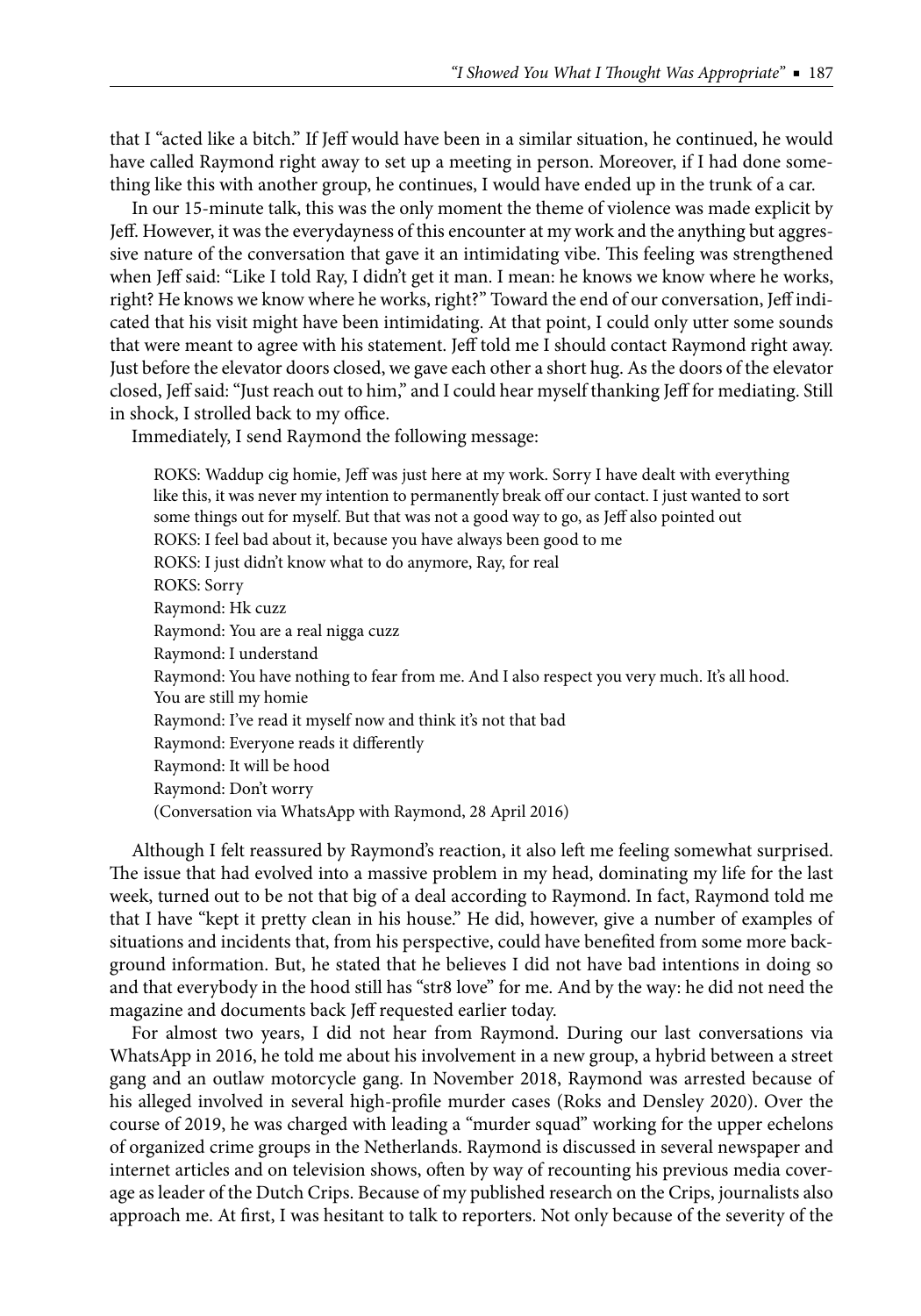alleged charges, but mostly because I felt that we did not leave things on the greatest terms, and I feared another visit of one of my informants. Eventually, I decided to respond to a few media requests by relying on somewhat superficial and publicly available knowledge on Raymond and the Dutch Crips.

To this day talking about Raymond or the Dutch Crips in the media makes me feel uncomfortable, although this has changed after meeting with Raymond in prison in February 2020. As I waited for Raymond in in the prison's visitors room, I could hear him cracking jokes with two guards in the hallway. After walking into the visitor's room with a big, confident smile on his face, he was uncuffed by the guards and said: "Roks, long time homie!" We exchanged a short hug over the back-to-back desks and started talking like we would usually do, like nothing had changed. Almost immediately, I decided to bring up our falling out and added that I could have handled things differently. Raymond was quick to tell me that I did not have to worry about that, stating that the only thing he feared was that former members of the Crips would stain his reputation. Sitting across from Raymond, I could not help but thinking that reputation could also be interpreted as legacy in this case. As we discussed his pending trial, I told him about the different media requests by journalists. Raymond responded with: "I know, I saw you on the news, you're turning grey cuzz!" After reassuring me several times that he trusts I will only say the right things in media, he said: "You can also tell them we spoke, I think that will shock them."

#### **Concluding Remarks**

In this article, I reflected on my relationship with Raymond by highlighting some pivotal aspects of doing longitudinal ethnography in criminology. My "confessional tale" first illustrates that gaining access to a hard-to-reach or hidden population and building rapport and trust is not a straightforward and linear process. Rather, it is a trajectory filled with potential setbacks at every phase of the fieldwork. Moreover, although relationships with informants have the potential to strengthen over time, conducting longitudinal fi eldwork also presents some additional dilemmas. As my relationship with Raymond developed, we grew closer, but I felt our personal history also grew increasingly complicated voicing critical perspectives on Dutch gang life, during my fieldwork but mostly in the process of publishing the results of my research. In general, the issue of long-term field relationships is currently underdeveloped in literature on tales from the field, but this is something that should be further scrutinized for the benefit of researchers engaged in longitudinal ethnographical fieldwork. Additionally, I hope my reflection on my relationship with Raymond sparks some debate on how to critically examine and publish on informants' criminal and violent posturing while maintaining personal field relationships. Nowadays, where we see street-oriented individuals on both "the digital street" and physical street (Lane 2019), this issue of dealing with informants' performativity and how this impacts field relations is especially relevant for ethnographers to explore in more detail (Stuart 2020: 209–217; Urbanik and Roks 2020).

Lastly, although it is a touchy subject, I hope this article also leads to more attention for the performativity of researchers. Gary Fine and David Shulman (2009: 188) observe that "ethnographers differ little from Erving Goffman's social actors; they rely upon impression management." Overall, notwithstanding some insightful experiences (for an overview, see Ferrell and Hamm 1998; Rice and Maltz 2018), many classic and contemporary criminological ethnographies give off the impression that researchers made very little "rookie" mistakes or engaged in behavior that might have skated along ethical edges, or in some cases might have crossed some moral or legal boundaries. Perhaps most scholars refrain from these "true confessions" (Ferrell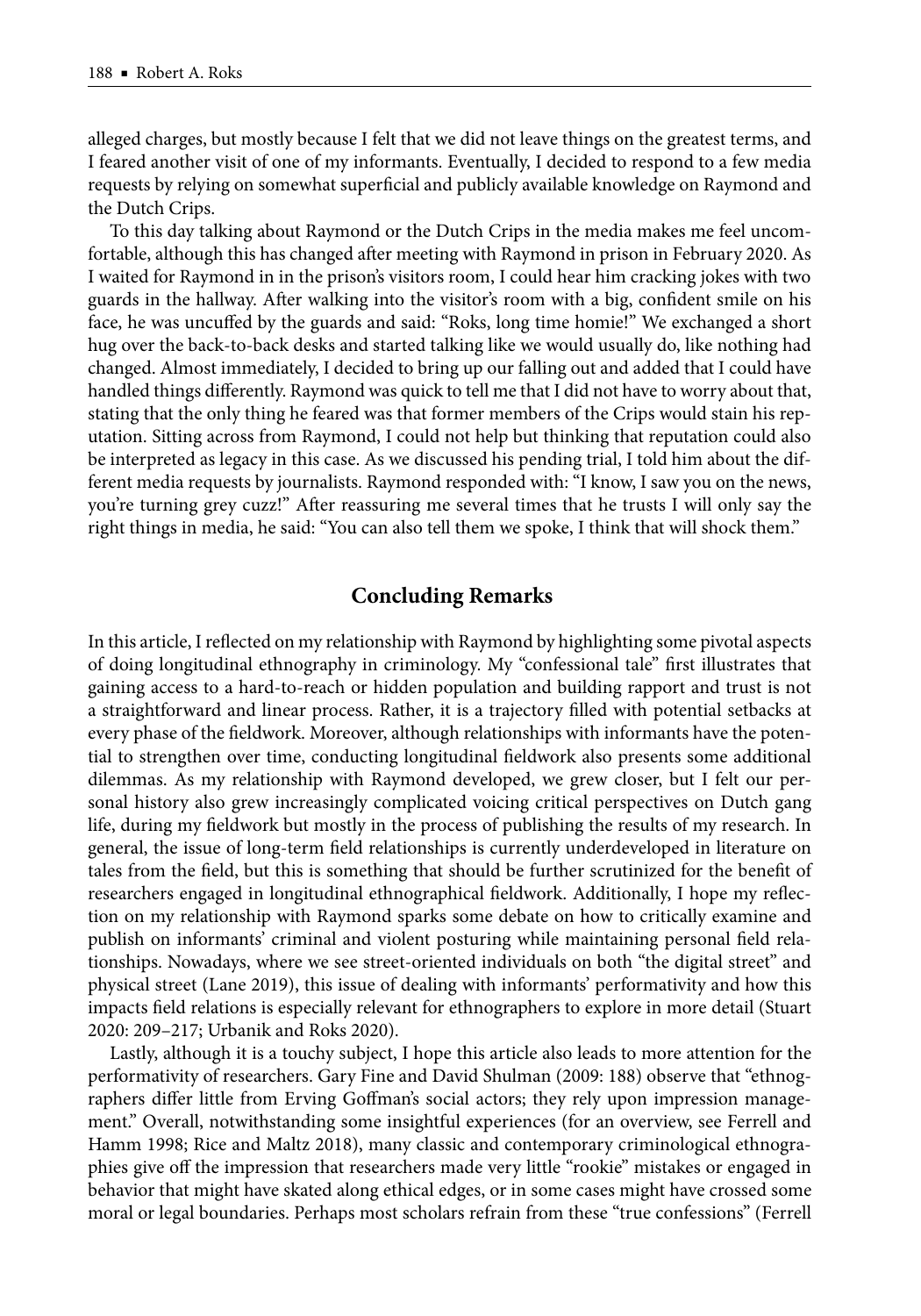and Hamm 1998) because explicitly describing ethical choices and considerations leaves ethnographers vulnerable and open to a heap of criticism—with the controversy surrounding Alice Goffman's *On the Run* (2014) serving as a horrendous worst-case scenario. However, instead of stirring up much-needed discussions on research ethics by sharing experiences, this runs the risk that ethnographers—or researchers in general—refraining from divulging their methodological deliberations and real-life fieldwork experiences. Paradoxically, then, the optics of the ethics might actually preclude more informed knowledge about the ethics of actually doing ethnography in criminology.

- **ROBERT A. ROKS** is Associate Professor of Criminology at the Erasmus School of Law at the Erasmus University of Rotterdam. For his PhD dissertation, he conducted an ethnographic study on a Dutch "gang," the Rollin 200 Crips from the city of The Hague. As a qualitative researcher, he has a special interest in navigating digital and physical street life by collecting data via social media platforms. His research has focused on the digitization of street culture, the evolution of street gangs, organized crime in the Netherlands, and drug trafficking in the Port of Rotterdam, and has been published in the *Journal of Contemporary Ethnog*raphy, Crime, Media, Culture, Deviant Behavior, *The British Journal of Criminology*, and *Trends in Organized Crime*. ORCID iD: https://orcid.org/0000-0003-3247-7658 | Email: roks@law.eur.nl

#### - **NOTES**

- 1. In anthropology, however, these methodological and ethical debates are much more common.
- 2. The movie *Colors* (1988) centers on two white police officers, played by Sean Penn and Robert Duvall, who try to combat the ongoing violence between Crips and Bloods in Los Angeles.
- 3. See Roks and Densley (2020) for more information on Raymond's history and the evolution of the Dutch Crips.

#### - **REFERENCES**

- Adler, Patricia. 1990. "Ethnographic Research on Hidden Populations: Penetrating the Drug World." In *The Collection and Interpretation of Data from Hidden Populations*, ed. Elizabeth Y. Lambert, 96–112. NIDA Monograph 98. Rockville, MD: National Institute on Drug Abuse.
- Anderson, Elijah. 1999. *Code of the Street: Decency, Violence, and the Moral Life of the Inner City*. New York: W.W. Norton.
- Becker, Howard S. 1967. "Whose Side Are We On?" *Social Problems* 14 (3): 239–247. https://doi.org/ 10.2307/799147.
- Boelen, W. A. Marianne. 1992. "Street Corner Society: Cornerville Revisited." *Journal of Contemporary Ethnography* 21 (1): 11–51. https://doi.org/10.1177/0891241692021001002.
- Bourgois, Philippe. 1995. *In Search of Respect: Selling Crack in El Barrio*. Cambridge: Cambridge University Press.
- Coffey, Amanda. 1999. *The Ethnographic Self: Fieldwork and the Representation of Identity*. London: Sage Publications.
- Coffey, Amanda. 2018. *Doing Ethnography*. London: Sage Publications.
- Decker, Scott H., Frank Van Gemert, and David C. Pyrooz. 2009. "Gangs, Migration, and Crime: The Changing Landscape in Europe and the USA." *Journal of International Migration and Integration/*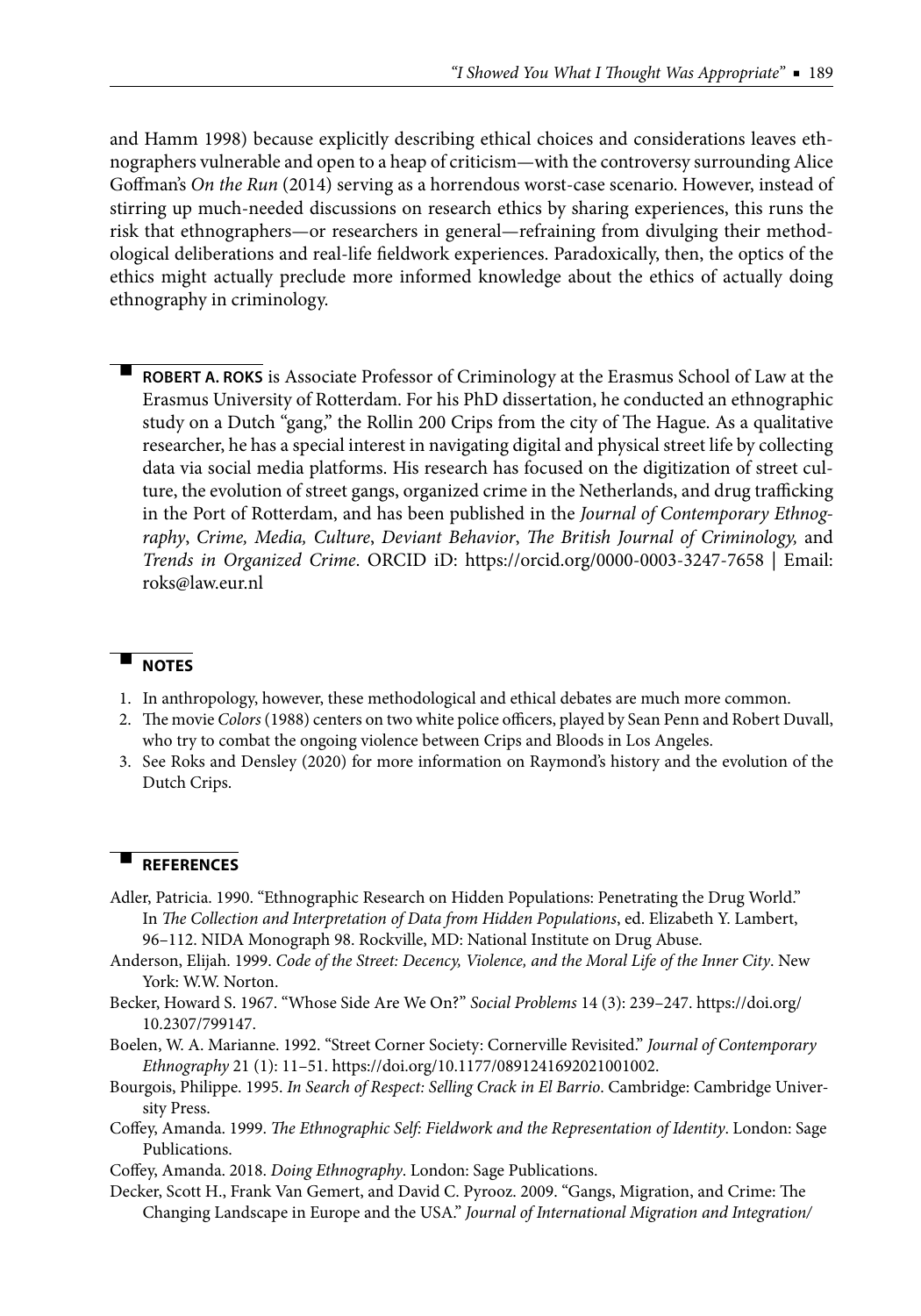*Revue de l'integration et de la migration internationale* 10 (4): 393–408. https://doi.org/10.1007/ s12134-009-0109-9.

- Decker, Scott H., and Barrik Van Winkle. 1996. *Life in the Gang: Family, Friends, and Violence*. Cambridge: Cambridge University Press.
- Deutscher, Irwin. 1966. "Words and Deeds: Social Science and Social Policy." *Social Problems*, 13: 235– 254. https://doi.org/10.2307/799252.
- Ferrell, Jeff, and Mark S. Hamm. 1998. *Ethnography at the Edge: Crime, Deviance, and Field Research.* Boston: Northeastern University Press.
- Fine, Gary A., and David Shulman. 2009. "Lies from the Field: Ethical Issues in Organizational Ethnography." In *Organizational Ethnography: Studying the Complexity of Everyday Life*, ed. Sierk Ybema, Dvora Yanow, Harry Wells, and Frans Kamsteeg, 177–195. London: Sage.
- Fleisher, Mark S. 2000. *Dead End Kids: Gang Girls and the Boys They Know*. Madison: University of Wisconsin Press.
- Gans, Herbert. 1964. *The Urban Villagers*. New York: Free Press.
- Goffman, Erving. 1959. *The Presentation of Self in Everyday Life*. Harmondsworth, Middlesex: Penguin Books.
- Goffman, Alice. 2014. On the Run: Fugitive Life in an American City. Chicago: University of Chicago Press.
- Katz, Jack. 2019. "Hot Potato Criminology: Ethnographers and the Shame of Poor People's Crimes." *Annual Review of Criminology* 2: 21–52. https://doi.org/10.1146/annurev-criminol-011518-024507.
- Katz, Jack, and Curtis Jackson-Jacobs. 2004. "The Criminologists' Gang." In *The Blackwell Companion to Criminology*, ed. Colin Sumner, 91–124. New York: John Wiley and Sons.
- Lane, Jeffrey. 2019. *The Digital Street*. New York: Oxford University Press.
- Lyng, Stephen. 1998. "Dangerous Methods: Risk Taking and the Research Process." In *Ethnography at the Edge: Crime, Deviance and Field Research*, ed. Jeff Ferrell and Mark S. Hamm, 221–251. Boston: Northeastern University Press.
- Maier, Shana L., and Brian A. Monahan. 2009. "How Close is Too Close? Balancing Closeness and Detachment in Qualitative Research." *Deviant Behavior* 31 (1): 1–32. https://doi.org/10.1080/ 01639620802296360.
- O'Brien, Jodi. 2010. "Seldom Told Tales from the Field: Guest Editor's Introduction to the Special Issue." *Journal of Contemporary Ethnography* 39: 471–482. https://doi.org/10.1177/0891241610375280.
- Polsky, Ned. 1967. *Hustlers, Beats and Others*. Chicago: Aldine.
- Rodgers, Dennis. 2019. "Methodological Reflections on Longitudinal Gang Research in Nicaragua." In *Ethnography as Risky Business: Field Research in Violent and Sensitive Contexts*, ed. Kees Konings, Dirk Kruijt, and Dennis Rodgers, 123–138. Lanham, MD: Lexington Books.

Roks, Robert A. 2018. "Crip or Die? Gang Disengagement in the Netherlands." *Journal of Contemporary Ethnography* 47 (5): 695–716.

- Roks, Robert A. 2019. "In the 'h200d': Crips and the Intersection between Space and Identity in the Netherlands." *Crime, Media, Culture* 15 (1): 3–23.
- Roks, Robert A., and James A. Densley. 2020. "From Breakers to Bikers: The Evolution of the Dutch Crips 'Gang.'" *Deviant Behavior* 41 (4): 525–542.
- Rosenfeld, Richard, Bruce A. Jacobs, and Richard Wright. 2003. "Snitching and the Code of the Street." *British Journal of Criminology* 43 (2): 291–309. https://doi.org/10.1093/bjc/43.2.291
- Rice, Stephen K., and Michael D. Maltz. 2018. *Doing Ethnography in Criminology: Discovery through Fieldwork*. Cham: Springer.
- Scott, James C. 1985. *Weapons of the Weak: Everyday Forms of Peasant Resistance*. New Haven, CT: Yale University Press.
- Stuart, Forrest. 2020. *Ballad of the Bullet: Gangs, Drill Music, and the Power of Online Infamy*. Princeton, NJ: Princeton University Press.
- Thrasher, Frederic M. (1927) 1964. *The Gang*. Chicago: University of Chicago Press.
- Urbanik, Marta-Marika. 2018. "Shots Fired: Navigating Gun Violence and a University's Intervention While in the Field." In *Doing Ethnography in Criminology: Discovery through Fieldwork*, ed. Stephen K. Rice and Michael D. Maltz, 303–323. Cham: Springer.